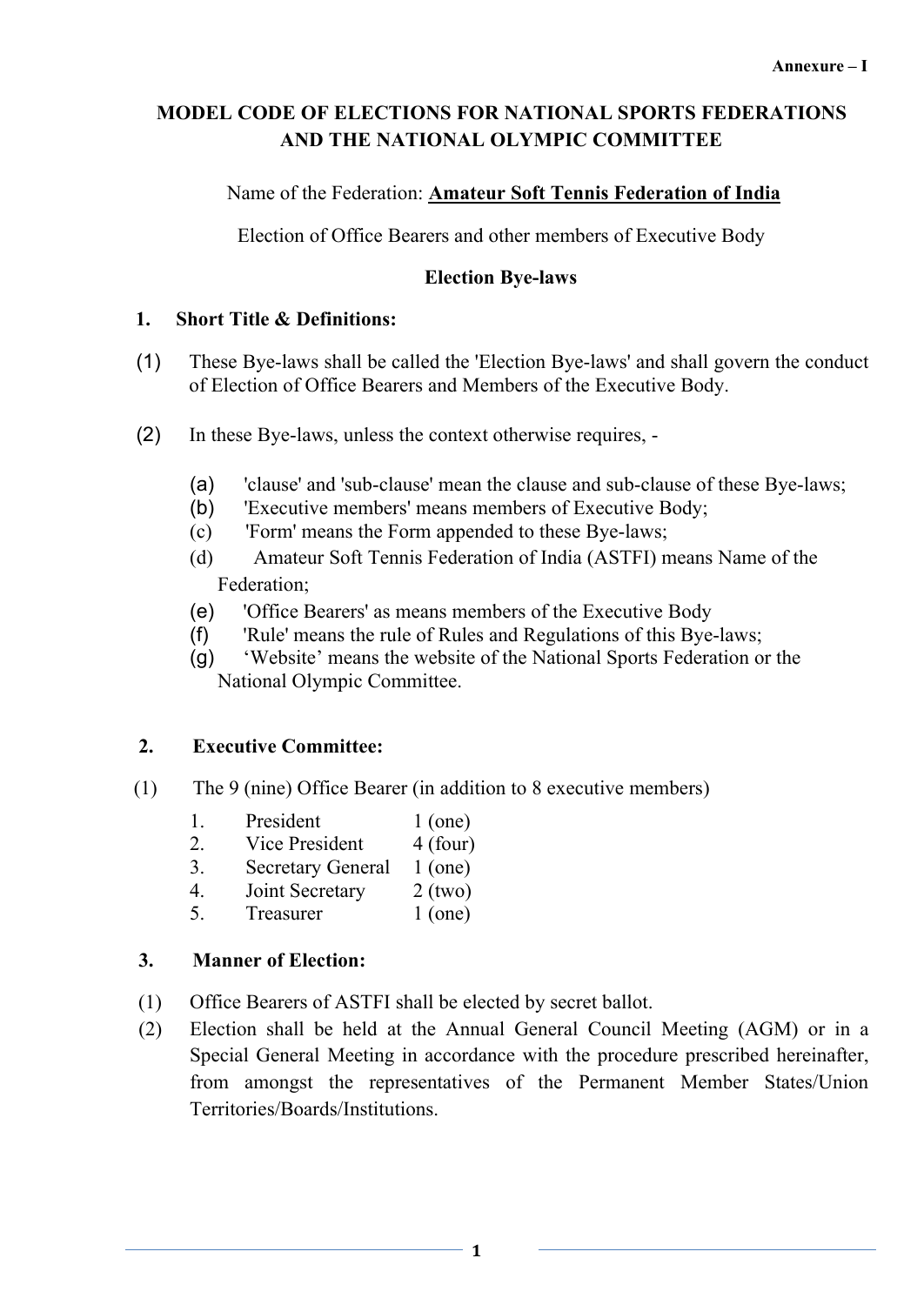## **4. Election College (Process):**

- (1) Each Permanent Member State/Union Territory duly affiliated by Amateur Soft Tennis Federation of India (ASTFI) as its Permanent Member shall have two votes at the elections of the Office Bearers and Managing Committee Members.
- (2) For the purposes of sub-clause (1), each Permanent Member State/Union Territory shall be represented by **two members** authorized by the President or Secretary General/Secretary of the affiliated Permanent Member State/Union Territory; however; in case President/Secretary General / Secretary nominates different persons(s); the person(s) authorized by the President shall be deemed to be the duly authorized person(s). Irrespective of the date.

#### **(3) Each Board or Institution duly affiliated by as its Permanent Member under shall be represented by only one representative.**

- (4) Each Permanent Member State/Union Territory and each Permanent Member Board/Institution shall intimate the name(s) of their representative(s) mentioned in sub-clauses (2) and (3), latest by  $4:00$  **PM** on  $29<sup>th</sup>$  **January, 2015** and such intimation shall be addressed to the President/Secretary of ASTFI on their letter head duly signed by President/Secretary General / Secretary of that member unit, so as to reach him on or before the aforesaid date; any change in the name of any authorized representative after **5:00 PM on 29th January, 2015** or any intimation received thereafter shall be permitted only with the approval of the President of ASTFI.
- (5) The President/Secretary General of ASTFI shall prepare the list of the authorized representatives of the Member States/Union Territories / Boards/Institutions in **Form 1,** and circulate a copy of the list so prepared by him to all Member States/Union territories/Boards/Institutions, latest by **30th January, 2015** by display, on the website of ASTFI.
- (6) The President/Secretary General shall also furnish a duly authenticated copy of the list mentioned in sub-clauses  $(5)$  to the Returning Officer as soon as may be after his appointment by the President of ASTFI under clause (5) below.

# **5. Returning Officer:**

As soon as may be before/after the issue of the Notice for the Annual General Meeting  $(AGM)$ , the President of ASTFI shall nominate a person as Returning Officer for conduct of Election of Office Bearers and members of Managing Committee ASTFI, in accordance with the provisions of these Bye laws.

### **6. Nomination of candidates:**

- (1) The nomination of a candidate for election as Office Bearer or Member of the Managing Committee shall be made in **Form 2.**
- (2) The nomination of candidate for election as Office Bearer or a Member of Managing Committee shall be proposed by one of the representatives of Member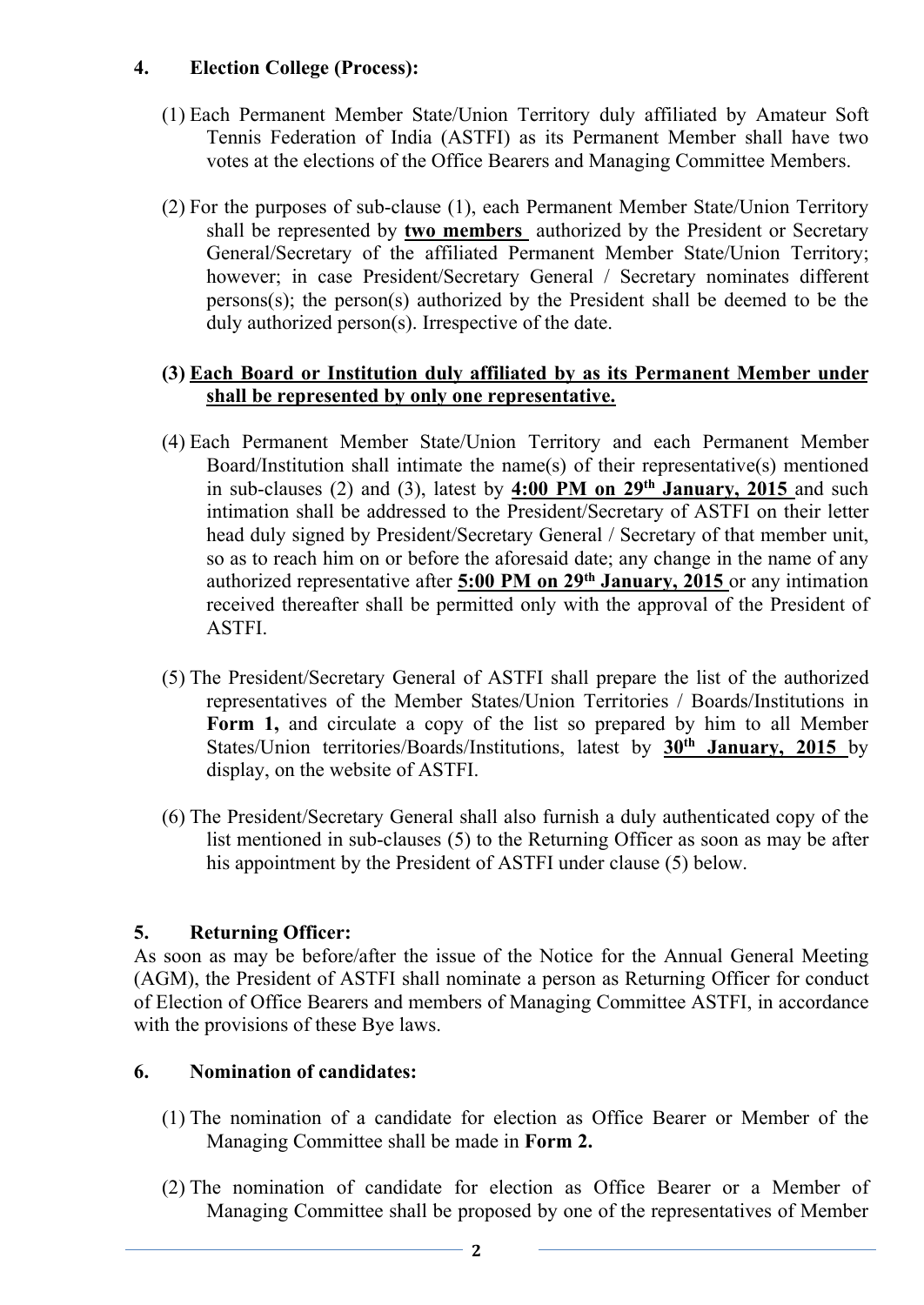States/Union Territories/Boards/Institutions whose name is included in the Electoral College list in **Form 1,** and also subscribed by 1 (one) such representative as seconder.

- (3) Each candidate shall be entitled to be nominated by not more than 2 (two) nomination papers.
- (4) Each Nomination Paper Shall be Delivered Personally to the Returning Officer in Person by the candidate himself/herself from **31st January, 2015 to 2 nd February, 2015** between **11.00 AM and 1.00 PM.**
- (5) No person shall be eligible to nominate more than one candidates for the same post, either as proposer or seconder; and, if he so does, his/her signature on the nomination papers delivered second in point of time to the Returning Officer shall be deemed to be inoperative.
- (6) No person shall be permitted to withdraw his/her name as proposer/seconder, once the nomination paper subscribed by him/her has been delivered to Returning Officer.
- (7) As, soon as may be after **1:00 PM on 4 th February, 2015** the Returning Officer shall prepare a list of all nominations received by him, post wise, in **Form 3;** and publish the same in a conspicuous place in his office.

#### **7. Scrutiny of Nominations:**

- (1) On **5 th February, 2015** at **11:00 AM** the Returning Officer in his Office shall scrutinize each nomination paper, one by one, received by him, and determine its validity or otherwise.
- (2) At the scrutiny of nominations, each candidate or one of his/her authorized representative shall have the right to be presentand raise any objection in relation to nomination of a candidate for the post for which he/she has failed his/her nomination.
- (3) As soon as may be after the scrutiny of all nomination papers has been completed by him, the Returning Officer shall prepare a list of validly nominated candidates in **Form 4**. And the Contesting Candidates can take a copy from the Returning Officer.

#### **8. Withdrawal of candidatures**:

- (1) Each candidate whose nomination has been found valid on scrutiny shall be entitled to withdraw his/her candidature, from **5 th February, 2015 to upto 1:00 PM of 7 th February, 2015.**
- (2) Notice of withdrawal of candidature shall be submitted in **Form 5**, either by the candidate himself/herself or by a person duly authorized by him/her in writing.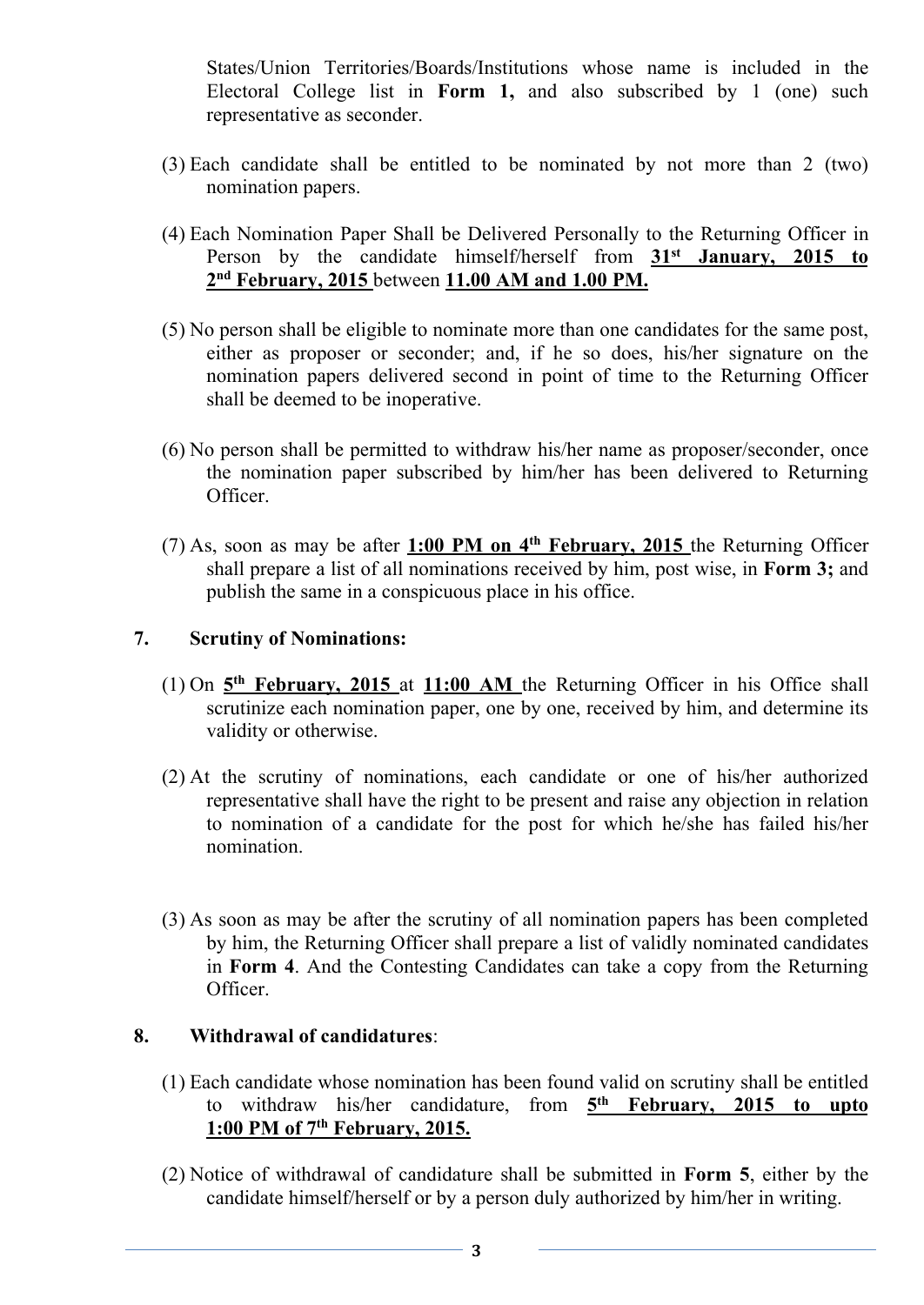- (3) Notice of withdrawal of candidature shall be final and shall not be allowed to be cancelled.
- (4) The Returning Officer shall accept the notice of withdrawal if he issatisfied as to the genuineness of the notice.
- (5) As soon as may be after **11:00 AM on 8 th February, 2015,** the Returning Officer shall prepare the final list of contesting candidates in **Form 6**, display a copy of the said list in conspicuous place in his office and on Federation's Website. And also furnish a copy of the same to each of the candidates/their authorized representatives, if they so demand.
- (6) The name of the contesting candidates in **Form 6** shall be arranged, for each post, in alphabetical order according to English alphabets.

#### **9. Uncontested Returns; and Contested Elections:**

- (1) Where the number of contesting candidates for any post or category of post, in **Form 6** is equal to the number of posts to be filled, all such contesting candidates shall be deemed to be duly elected unopposed to those posts, and it shall not be necessary to take a poll for election to such post.
- (2) Where the number of contesting candidates for any post or category of post, in **Form 6** is more than the number of posts to be filled, a poll shall be taken by secret ballot for those posts remaining unfilled.
- (3) The ballot papers for these posts remaining unfilled shall be in **Form 7** to **Form 13** to be made individually for each post.
- (4) The names of contesting candidates on the ballot papers shall appear in the same order as in **Form 6**.

#### **10. Poll:**

- (1) The poll for the Posts Remaining Unfilled under clause 9(2) above shall be taken post-wise, on **13th February, 2015 at 11:30 pm** and shall commence at **During the SAGM** at the **Agenda Item Elections, in The Sports Club of Gujarat, Navrangpura, Nr. Sardar Patel Stadium, Ahmedabad.**
- (2) Each contesting candidate can nominate one person. (If he/she so desires), Only from amongst the Authorised Representatives list of PCI, to be present at the Poll (Polling station).
- (3) At the poll, each authorised reprehensive of Member State / Union Territories / Boards / Institutions, whose name is included in the Electoral College list in **Form 1**, shall be entitled to –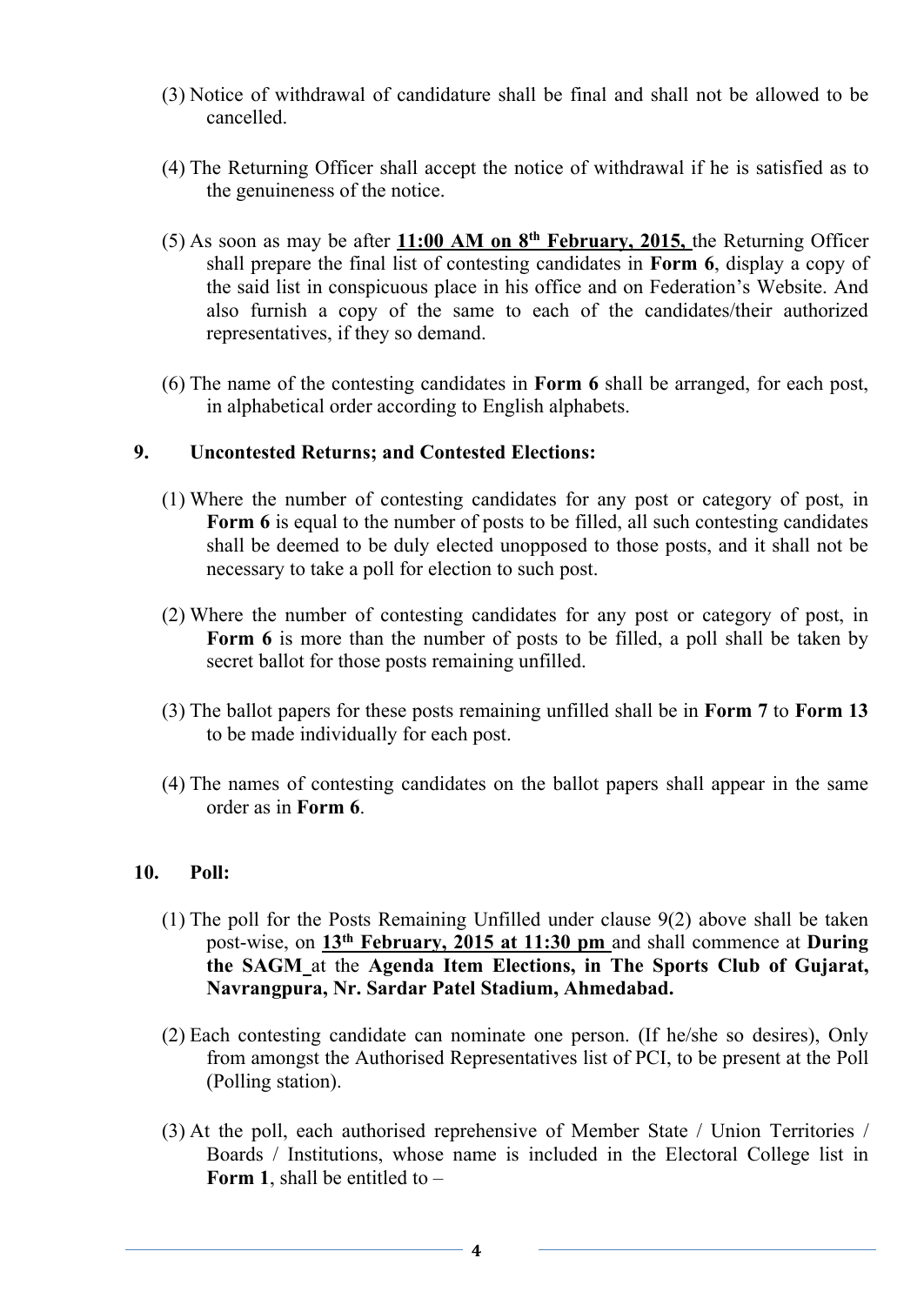- (i) Cast one vote for each of the posts remaining unfilled, where only one such seat is to be filled;
- (ii) Cast as many votes as are the no. of seats to be filled for any post, where more than one seat is to be filled.

Explanation: It is hereby clarified that for the purpose of filling four seats of Vice-Presidents, each voter can cast upto four votes, and, like-wise, for two seats of Joint Secretaries, he/she can cast two votes respectively for the above mentioned two seats of Joint Secretaries.

(4) In case any voter casts his/her vote for more than one candidate, or for more than four or five candidates, as the case may be, his/her vote for that post shall be invalid.

(5) Each voter shall be required, before he is supplied with a Ballot paper, to give his/her signature on the authenticated copy of the Electoral College list in Form 1 used by the Returning Officer for taking the poll.

(6) The voter shall record his/her vote on the ballot paper in secrecy in a voting compartment specially provided for the purpose at the polling station.

(7) The voter shall record his/her vote on the ballot paper by placing a tick mark  $(\sqrt)$ against the name of the candidate of his/her choice, and any other mark, like (x) etc. or word, placed on the ballot paper by him/her shall render the ballot paper liable to rejection.

(8) The tick mark  $(\sqrt{ } )$  to indicate the vote shall be placed by the voter only by means of article specifically provided for the purpose by the Returning Officer, and a ballot paper marked otherwise by means of any pen, ball point pen, etc. by the voter shall render the ballot paper liable to rejection.

(9) The ballot paper marked by a votershall be deposited by him/her in a ballot box specially prepared and sealed by the Returning Officer and placed at such a conspicuous place in the polling station that it shall be constantly visible to all present in the polling station.

(10) The Returning Officer shall close the poll at the appointed hour; however, all those voters who are present at the polling station at the appointed closing hour shall be entitled to vote even if the poll proceedings have to be continued for some more time.

(11) After all the voters referred to in sub-clause (9) have voted, the Returning Officer shall close the ballot box and shall not permit thereafter any person to vote.

(12) Polling will be done in below order:

(1)President

(2)Secretary General/General Secretary

(3)Treasurer

(4)Vice-Presidents

(5)Joint-Secretaries

# **11. Counting of Votes:**